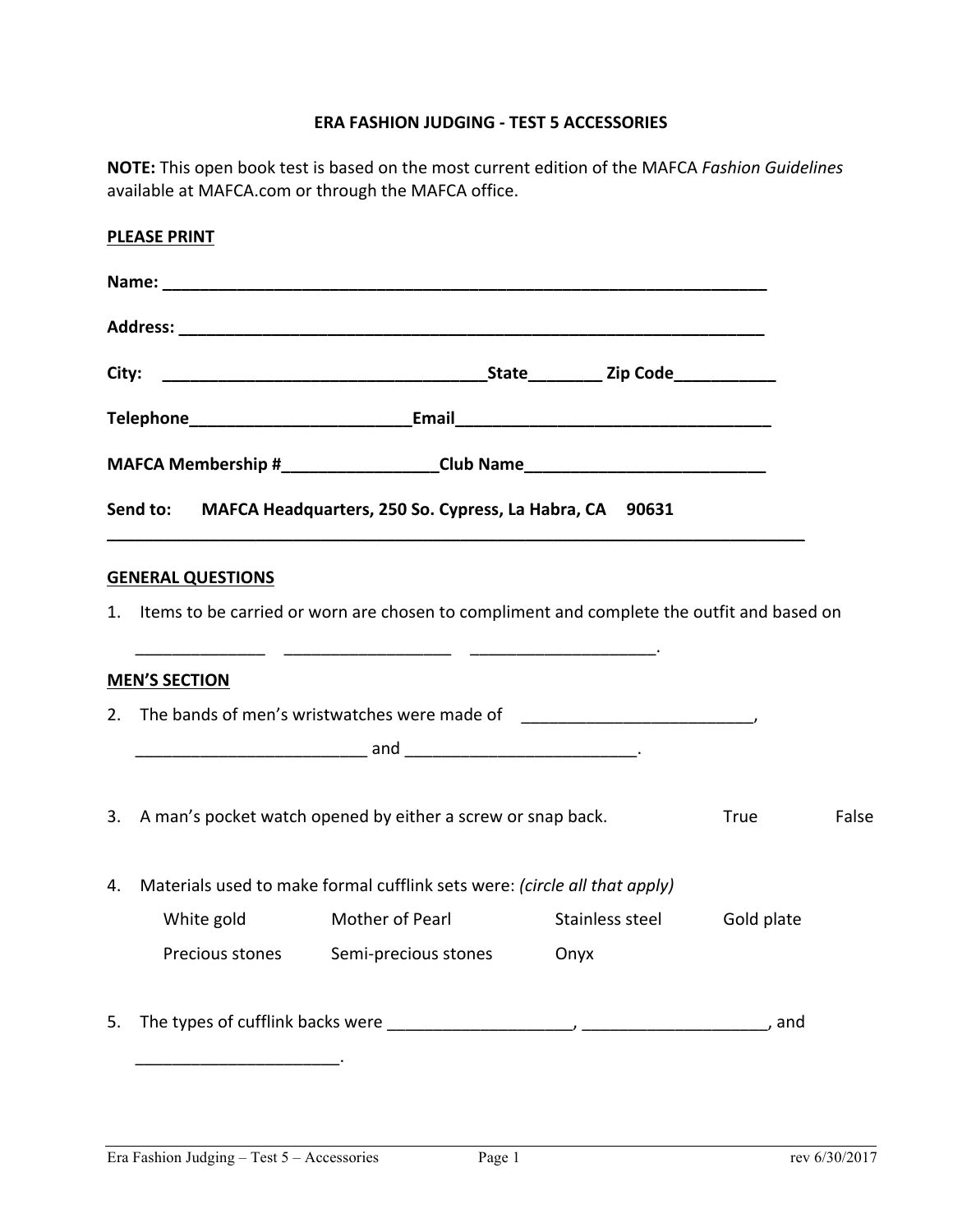| 6.  | Eye glasses of the Model A Era all had metal frames.                                                                                                                                              |                                                                                                  |                           | True        | False |  |
|-----|---------------------------------------------------------------------------------------------------------------------------------------------------------------------------------------------------|--------------------------------------------------------------------------------------------------|---------------------------|-------------|-------|--|
| 7.  | Items found in a man's travel case might be a comb, mirror, file, nail clippers, soap box, utility<br>box, fabric brush, military brush, a tube for a shaving brush, a cylinder for a toothbrush. |                                                                                                  |                           |             |       |  |
|     |                                                                                                                                                                                                   |                                                                                                  |                           | <b>True</b> | False |  |
| 8.  |                                                                                                                                                                                                   |                                                                                                  |                           |             |       |  |
|     | <b>WOMEN'S SECTION</b>                                                                                                                                                                            |                                                                                                  |                           |             |       |  |
| 9.  |                                                                                                                                                                                                   | Women's necklaces came in many lengths; __________________ to _______________ inches were        |                           |             |       |  |
|     | the most common.                                                                                                                                                                                  |                                                                                                  |                           |             |       |  |
| 10. |                                                                                                                                                                                                   |                                                                                                  |                           |             |       |  |
| 11. |                                                                                                                                                                                                   | Beads of carved ivory, amber, faceted glass, or genuine stone might be graduated in size, or all |                           |             |       |  |
|     | one size of beads.                                                                                                                                                                                |                                                                                                  |                           | <b>True</b> | False |  |
| 12. |                                                                                                                                                                                                   | Name three styles of necklace catches/clasps.                                                    |                           |             |       |  |
|     |                                                                                                                                                                                                   |                                                                                                  |                           |             |       |  |
|     |                                                                                                                                                                                                   | 13. Faceted glass or crystal beads were also popular in _________________________                |                           |             |       |  |
|     |                                                                                                                                                                                                   | or darker __________________ to match an outfit.                                                 |                           |             |       |  |
| 14. |                                                                                                                                                                                                   | Clip-on earrings were invented after the Model A Era.                                            |                           | <b>True</b> | False |  |
| 15. |                                                                                                                                                                                                   | Styles of earring closures that were not worn in the Model A Era were (circle two)               |                           |             |       |  |
|     | Clip on                                                                                                                                                                                           | Pierced loop                                                                                     | Clip on/screw combination |             |       |  |
|     | Screw back                                                                                                                                                                                        | Pierced screw posts                                                                              |                           |             |       |  |